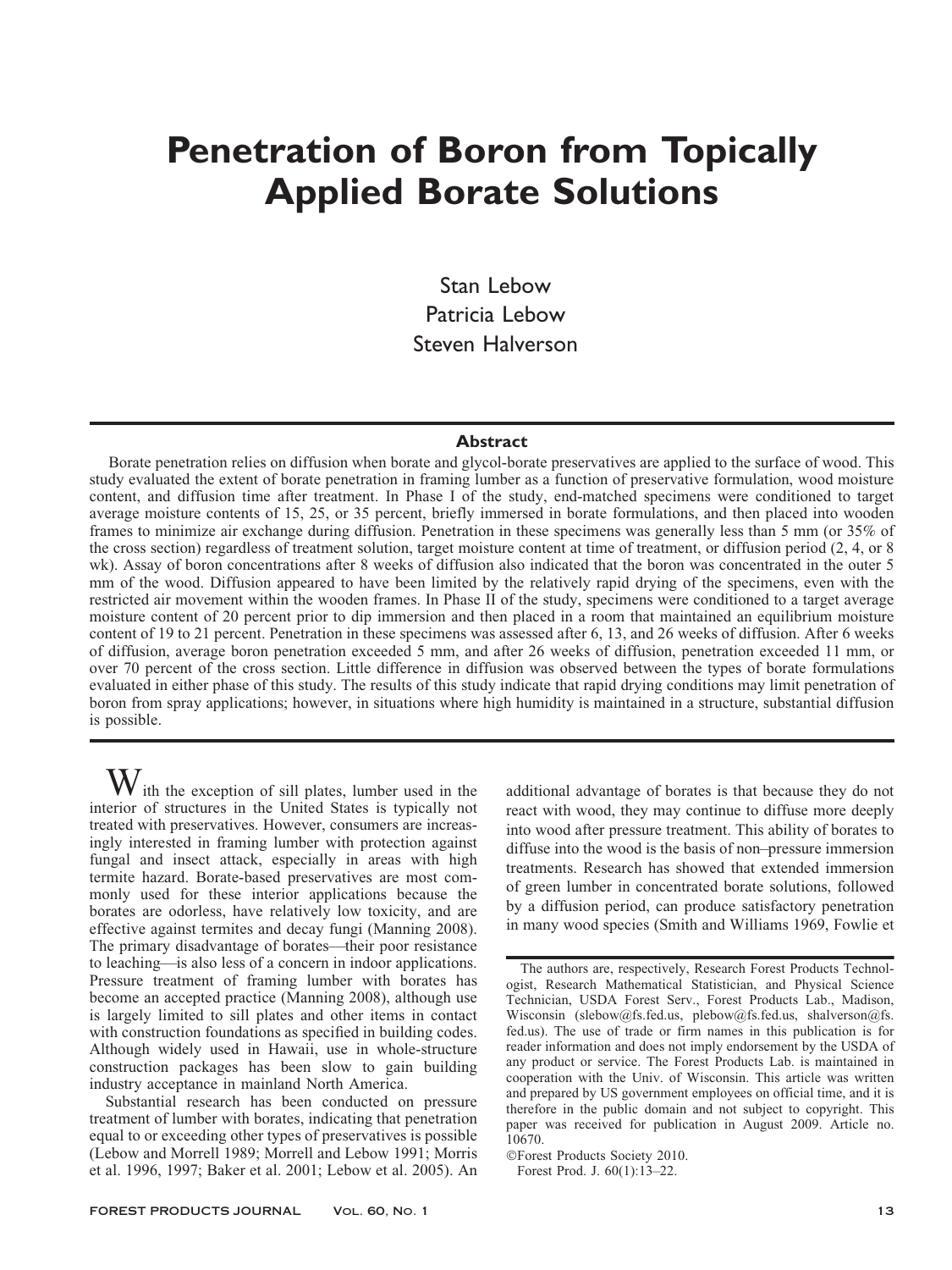#### Table 1.—Study parameters.

| Treatment solutions <sup>a</sup> | Target moisture<br>content $(\% )$ | Diffusion condition                      | Weeks of diffusion<br>for penetration | Weeks of diffusion<br>for assay | Assay zones (mm<br>from narrow faces) |
|----------------------------------|------------------------------------|------------------------------------------|---------------------------------------|---------------------------------|---------------------------------------|
| Phase I                          |                                    |                                          |                                       |                                 |                                       |
| EB, CB, DOT, CTL/EB, CTL/CB      | 15, 25, 35                         | Wooden frame                             | 2, 4, 8                               |                                 | $0-5, 6-10, 11-15$                    |
| Phase II                         |                                    |                                          |                                       |                                 |                                       |
| EB, CB, DOT                      | 20                                 | $27^{\circ}$ C (80 $^{\circ}$ F), 90% RH | 6, 13, 26                             | No assay                        | No assay                              |

 $a$  EB = experimental glycol-borate, CB = commercial glycol-borate, DOT = disodium octaborate tetrahydrate, CTL = chlorothalonil, CTL/CB = chlorothalonil/experimental glycol-borate.

al. 1988, Barnes et al. 1993, Puettmann and Schmidt 1997, Wang et al. 2007), and this method of application was commercialized in New Zealand (Hedley and Page 2006, Wang et al. 2007). Glycol-borate solutions were developed to increase the volume of solution retained on the wood and to overcome difficulties with hydrophobic wood surfaces in some species (Vinden et al. 1990, Puettmann and Williams 1992, Wang et al. 2007).

An alternative approach to protection of framing lumber is topical preservative application to the framing lumber as part of the construction process. Typically these solutions are applied with handheld or backpack sprayers after framing is completed and prior to installation of insulation or mechanical systems. This approach is potentially less expensive than pressure or immersion treatments and does not require drying after treatment or preordering treated material. However, the degree of preservative penetration with these surface applications is poorly quantified, and the diffusion conditions differ from those present in either pressure or immersion treatments. Conventional diffusion treatments depend on the available moisture in the unseasoned wood, followed by a diffusion period to ensure that sufficient time and moisture are available for diffusion. In contrast, framing lumber has conventionally been targeted for moisture contents below 19 percent (Simpson 1999) to minimize concerns with shrinkage and other moisture-related problems. Actual moisture contents in framing lumber during construction are likely to vary substantially, and a study of framing lumber in Canada reported that the majority of members were above the 19 percent moisture content specified in the building code (Garrahan et al. 1991). Still, the moisture content of framing lumber is likely to be substantially lower than that of the green lumber traditionally treated by immersion/diffusion processes. Although borate pressure treatments are effectively applied to dry lumber, the pressure treatment process introduces sufficient moisture to allow subsequent diffusion to occur. Framing lumber treated during construction also may not experience conditions equivalent to the diffusion period provided for immersion treatments, although the moisture conditions could be similar if the lumber is enclosed soon after the spray application. Previous studies demonstrate that moisture content plays a key role in borate diffusion and especially in the range from 30 to 80 percent moisture content (Smith and Williams 1969, Fowlie et al. 1988, Morrell et al. 1990). Becker (1976) postulated that diffusion will cease at moisture contents below the fiber saturation point, but previous reports have indicated slight diffusion at lower moisture contents (Page et al. 1987, Barnes et al. 1993, Morrell and Freitag 1995, Freitag and Morrell 2002), possibly as a result of water provided with the borate application.

It is apparent that several factors may influence the penetration of boron when applied topically to framing during construction. The objective of our research was to determine the extent of borate penetration in framing lumber from the Southern Pine species group as a function of preservative formulation, wood moisture content, and diffusion time after treatment.

# Materials and Methods

This study was conducted in two phases. In each phase, end-matched specimens were conditioned to an average target moisture content, briefly immersed in a borate formulation, and then stored for diffusion to occur (Table 1). The two phases differed in wood moisture content at time of treatment and wood moisture content during diffusion.

# Specimen preparation

Specimens were prepared from 2 by 4 nominal (51 by 102 mm) lumber from the Southern Pine species group and selected to be free of heartwood, mold, and sap stain. The lumber was purchased in 8-foot (2.44-m) lengths that will be referred to as parent studs in this article. The studs were initially allowed to equilibrate indoors until the moisture content of all pieces was below 15 percent. In Phase I of the study, which evaluated the effect of moisture content at time of treatment on penetration, five 14-inch (356-mm)-long defect-free specimens were cut from each of 30, 8-foot (2.44-m)-long parent studs. This experimental design resulted in a random assignment of each of the five dip solution combinations to each parent stud at one target moisture content. We subsequently determined that evaluation of long-term diffusion under controlled high-humidity conditions could provide useful information. In Phase II of the study, three 14-inch (356-mm) specimens were cut from an additional 10 parent studs and randomly assigned to one of three preservative solutions (two preservative solution combinations were not evaluated in this portion of the study). In all cases, specimens were end-sealed with two coats of a neoprene-rubber sealant. During the cutting process, excess sections from each parent board were retained to allow determination of the parent stud's ovendry specific gravity.

# Preservative solution combinations

Two types of glycol-borate formulations and powdered disodium octaborate tetrahydrate (DOT) were evaluated. Disodium octaborate tetrahydrate was selected as the form of borate because it has greater water solubility than alternatives such as borax or boric acid. One of the glycolborates evaluated is a commercially available product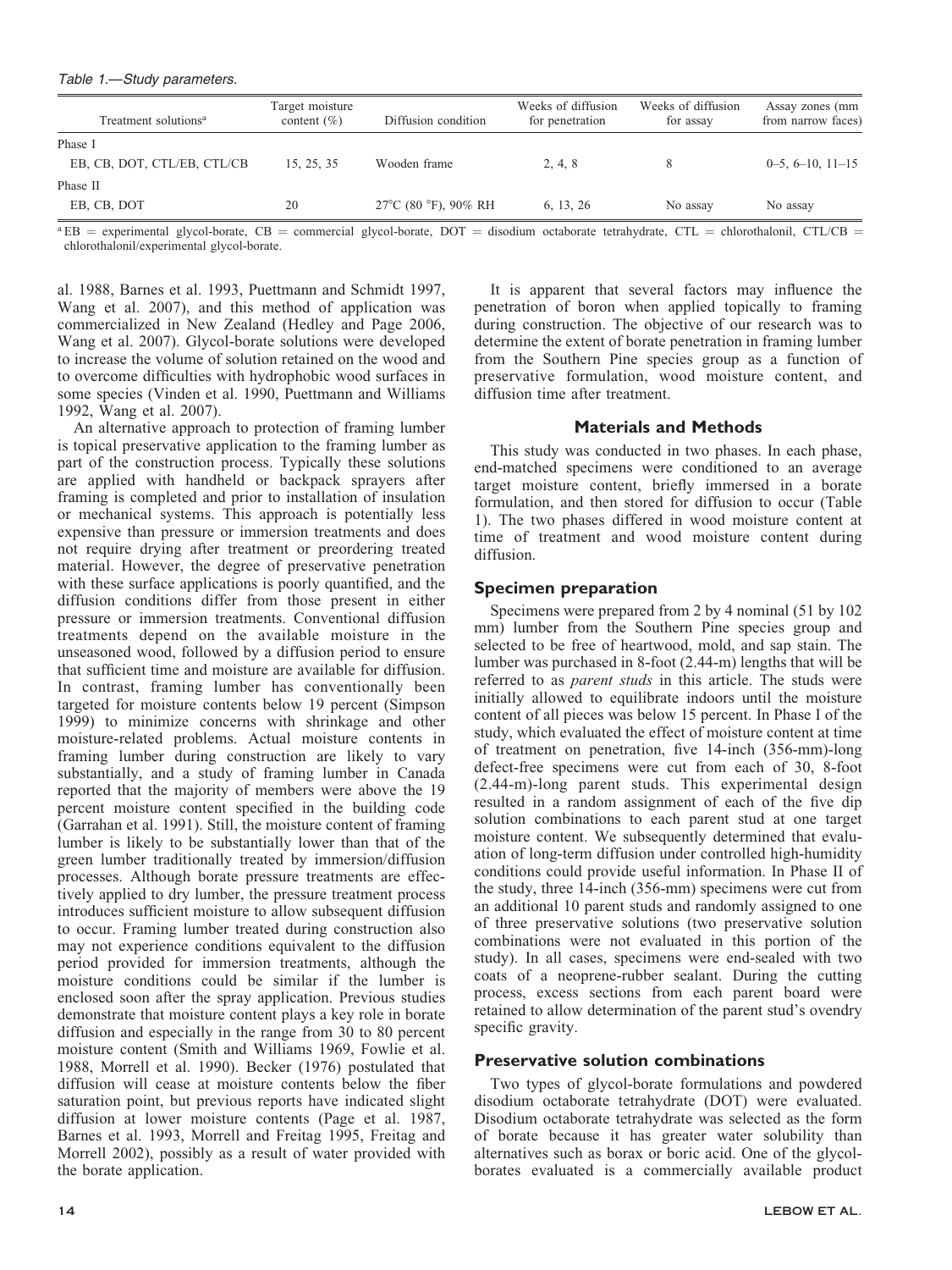

Figure 1.—Distribution of moisture content values within each target moisture content group and treatment type. The black dot represents the median, the box displays the interquartile range, and the whiskers represent either 1.5 times the interquartile range or the maximum/minimum values. Circles show points that are greater than 1.5 times the interquartile range. DOT = disodium octaborate tetrahydrate,  $CB =$  commercial glycol-borate,  $EB =$  experimental glycol-borate,  $CT\angle CB =$  chlorothalonil/commercial  $q$ lycol-borate, CTL/EB = chlorothalonil/experimental glycol-borate.

(commercial glycol-borate [CB]), whereas the other is an experimental formulation (experimental glycol-borate [EB]). Both glycol-borate formulations are supplied as concentrates containing 40 percent DOT, with the remainder of the formulation composed of one or more forms of ethylene glycol. For all treatments, the borate formulations or powder were diluted with deionized water to obtain a treatment solution concentration containing 15 percent DOT. This concentration was limited by the useful working concentration of powdered DOT in water and is lower than that typically used for glycol-borate formulations. Notably, commercial preventative and remedial termite treatments with glycol-borate solutions use a 23 percent DOT solution.

Borates have limited effectiveness against mold fungi, and in some cases moldicides may be applied to framing lumber independently of borate treatments (Burley 2008). In Phase I of this study, we also assessed the effect of a pretreatment with a moldicide on boron penetration from a subsequent glycol-borate treatment. The moldicide evaluated was a 1 percent concentration of a water dispersible chlorothalonil (CTL) formulation. The CTL treatment was evaluated in combination with both glycol-borate treatments but not with the DOT borate treatment. The five treatment solution combinations for Phase I were as follows:

- Experimental glycol-borate (EB)
- Commercial glycol-borate (CB)
- DOT
- $\bullet$  1 percent CTL treatment followed by treatment with the EB borate (CTL/EB)
- 1 percent CTL treatment followed by treatment with the CB borate (CTL/CB)

#### Obtaining target moisture contents

Target moisture contents were obtained by pressure treating specimens with water and then allowing them to dry in a room maintained at  $2^{\circ}$ C (36 $^{\circ}$ F) and 82 percent relative humidity (RH). These drying conditions were selected to slow drying and minimize any moisture gradient that might develop during drying. A subset of the specimens was weighed daily to allow calculation of average moisture content. The extent of moisture gradient that developed was not determined, since the moisture content was calculated based on the weight of the entire specimen. Similar moisture gradients might be expected in framing lumber that is not adequately dried prior to construction.

For Phase I of the study, the specimens were pressure treated with water in two batches. Each batch was composed of specimens cut from 15 of the 30 replicate parent studs. When the average moisture content of all 75 specimens in the batch approached the target moisture content (either 35%, 25%, or 15%), all five specimens cut from five preselected parent studs were transferred to the laboratory and allowed to return to ambient temperature prior to treatment with the test preservatives. This approach was used to prevent selecting specimens based on their drying rate, but it did result in a wide distribution of moisture contents within the 35 percent and 25 percent target moisture content groups (Fig. 1). This process was repeated for specimens cut from the remaining 15 parent studs. In the second phase of the study (long-term diffusion at high humidity), specimens cut from all 10 parent studs were treated in one batch and conditioned to a target of 20 percent moisture content before preservative treatment.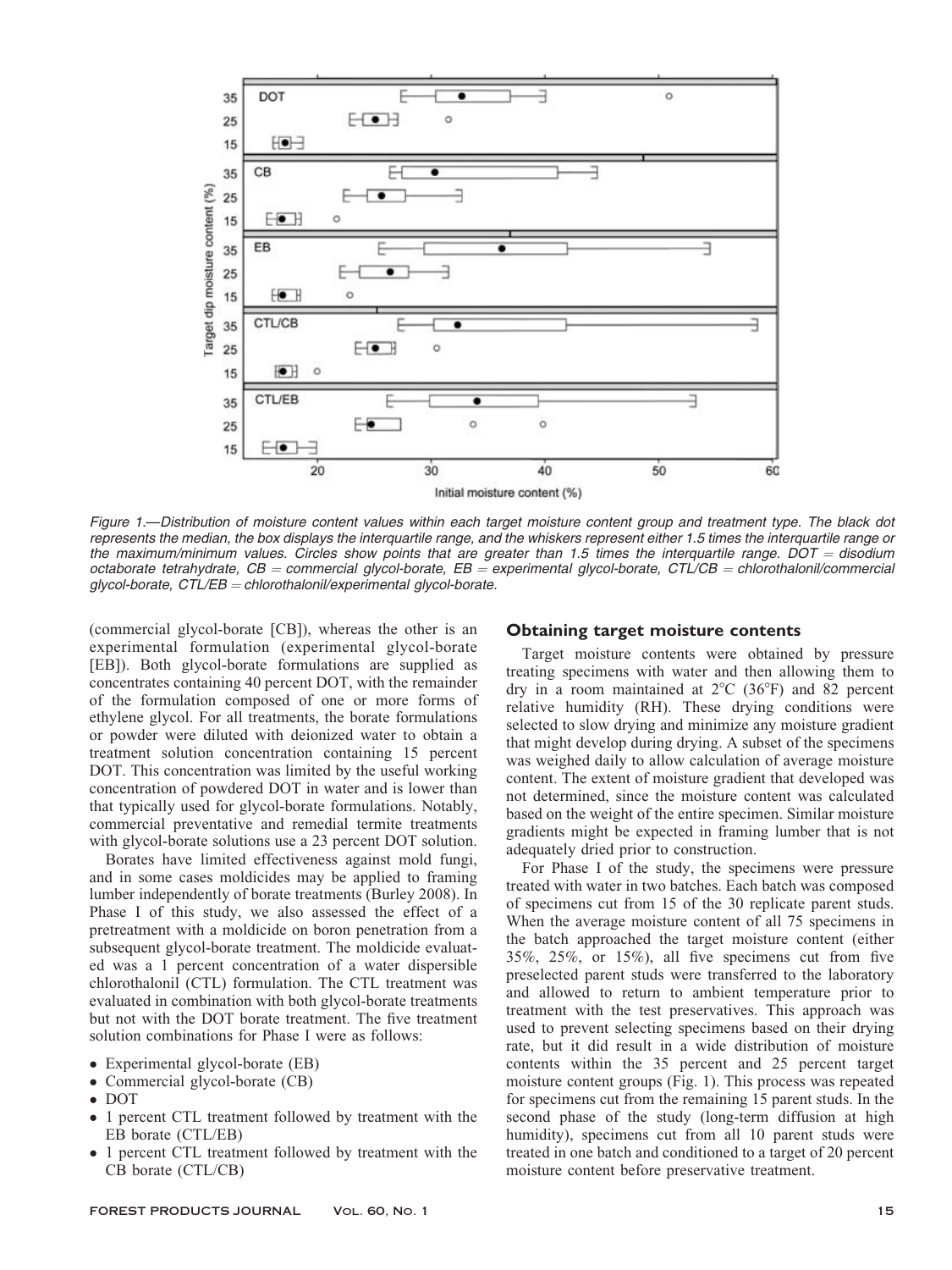

Figure 2.—Pattern used for cutting penetration, moisture content, and assay samples from specimens (top view). Diffusion periods were 2, 4, and 8 weeks for Phase I and 6, 13, and 26 weeks for Phase II.

#### Application of preservative solutions

The volume of preservative solution applied by spray applications can be variable. To minimize variability and ensure uniform coverage, the treatment solutions in this study were applied with 30-second immersions in the test solutions. Each specimen was weighed immediately before immersion, immersed for 30 seconds in the appropriate treatment solution, allowed to drip for 60 seconds, and then reweighed. The specimens were then placed into diffusion storage.

For the two-stage immersions, the specimens were first immersed for 30 seconds in the 1 percent chlorothalonil dispersion, allowed to air dry for 1 hour, reweighed, and then immersed in the borate solution.

#### Diffusion storage

One of the challenges in this study was choosing appropriate diffusion storage conditions. In commercial practice, the drying conditions experienced by framing lumber after borate application treatment will vary depending on construction methods, geographic location, and time of year. In Phase I of this study, we attempted to create moderate drying conditions by placing groups of 10 treated specimens within 24 by 32-inch (607 by 813-mm) wooden frames constructed from untreated 2 by 4-inch nominal (51 by 102-mm) studs and oriented strandboard sheathing. The wooden frames were stored in ambient laboratory conditions, and penetration was measured 2, 4, and 8 weeks after treatment. A subset of five replicates from each treatment

group was assayed for boron retention at the 8-week sampling point. As the study progressed, we determined that the specimens dried relatively rapidly. The intent of the wooden frames was to minimize air circulation and slow drying, but because the sheathing and studs used in the frames were dry (approximately 8% moisture content), the moisture-storage capacity of the frames themselves may have hastened drying.

In Phase II, the study was expanded to include additional treated specimens (Table 1) that were placed into a conditioning room maintained at 90 percent RH and 27°C (80°F), to simulate more humid construction conditions. Penetration in these specimens was determined after 6, 13, and 26 weeks of diffusion.

The sampling pattern was the same for both Phase I and Phase II specimens. At each designated diffusion time, a 2 inch (51-mm) length was cut from one end of each specimen and discarded (Fig. 2). An adjacent 1-inch (25-mm) section was then removed and allowed to air dry for penetration measurement, and the next adjacent 1.0-inch (25-mm) section was removed, weighed, and oven-dried to determine moisture content. If an assay section was required (a subset of Phase I specimens) an additional 1.0-inch (25-mm) section was removed after 8 weeks of diffusion.

# Penetration measurements

The air-dried, 1-inch (25-mm) sections cut after each diffusion period were cut again to reveal a fresh cross section, brushed with a soft brush to remove wood dust

Table 2.—Average penetration (depth or percentage of cross section) for each dip treatment, moisture content, and diffusion period.<sup>a</sup>

|                 | Dip type        |               |                                        |              |              |              |  |  |
|-----------------|-----------------|---------------|----------------------------------------|--------------|--------------|--------------|--|--|
| MC group $(\%)$ |                 | CTL/EB        |                                        | CTL/CB       |              |              |  |  |
|                 | Wk <sub>2</sub> | Wk 4          | Wk 8                                   | Wk 2         | Wk 4         | Wk 8         |  |  |
|                 |                 |               | Depth of penetration (mm)              |              |              |              |  |  |
| 15              | 3.05(0.42)      | 3.28(0.40)    | 3.54(0.38)                             | 3.09(0.19)   | 3.34(0.28)   | 3.51(0.40)   |  |  |
| 25              | 3.96(1.53)      | 4.70(2.38)    | 4.31(2.01)                             | 3.45(0.60)   | 4.11(0.59)   | 4.01(0.43)   |  |  |
| 35              | 4.15(0.99)      | 4.70(1.31)    | 4.23(0.48)                             | 3.80(0.62)   | 4.31(0.53)   | 4.06(0.23)   |  |  |
|                 |                 |               | Percentage of cross section penetrated |              |              |              |  |  |
| 15              | 24.83 (3.70)    | 24.61 (3.48)  | 28.33 (6.41)                           | 26.29(2.62)  | 25.29 (5.58) | 28.13 (6.81) |  |  |
| 25              | 31.82 (13.11)   | 35.28 (14.65) | 32.58 (11.27)                          | 28.01 (3.94) | 31.57(5.40)  | 30.23(6.32)  |  |  |
| 35              | 33.51 (14.66)   | 35.06 (8.15)  | 34.22 (5.69)                           | 27.10(5.01)  | 28.89 (4.47) | 28.90 (4.94) |  |  |

<sup>a</sup> Values in parentheses represent 1 standard deviation. MC = moisture content, CTL/EB = chlorothalonil/experimental glycol-borate, CTL/CB = chlorothalonil/commercial glycol-borate,  $EB =$  experimental glycol-borate,  $CB =$  commercial glycol-borate,  $DOT =$  disodium octaborate tetrahydrate.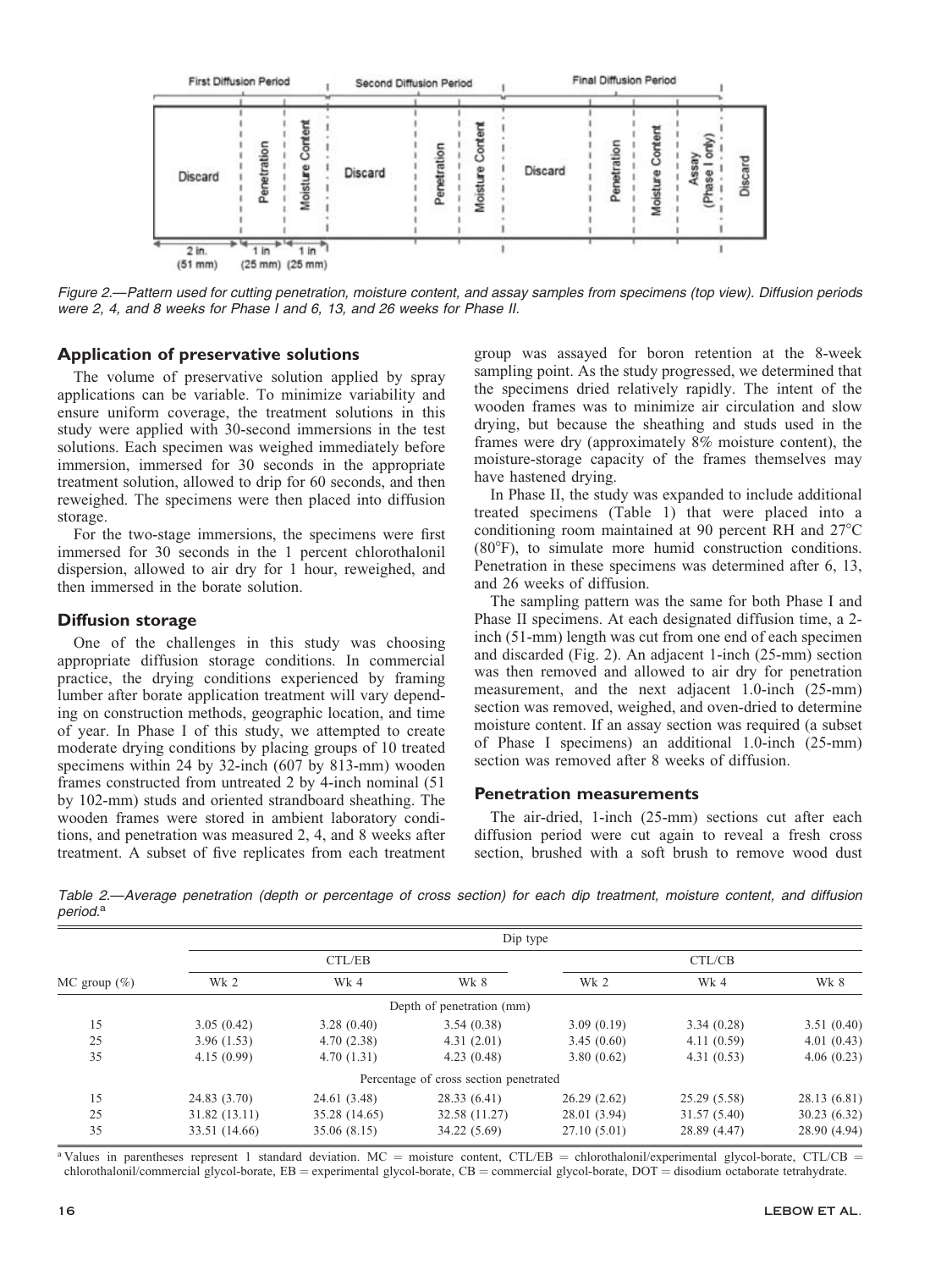Table 3.—Least squares mean penetration (depth or percentage of cross section) for each type of dip treatment.<sup>a</sup>

| Dip type   | Depth of penetration (mm) | Mean separations <sup>b</sup> | Cross-section penetration $(\%)$ | Mean separations |  |
|------------|---------------------------|-------------------------------|----------------------------------|------------------|--|
| CTL/EB     | 3.99(0.19)                |                               | 31.14 (1.75)                     | AВ               |  |
| CTL/CB     | 3.75(0.19)                |                               | 28.30 (1.75)                     | А                |  |
| EB         | 4.13(0.19)                |                               | 32.12(1.75)                      | В                |  |
| CB         | 4.09(0.19)                |                               | 32.05(1.75)                      | B                |  |
| <b>DOT</b> | 3.96(0.19)                |                               | 29.99 (1.75)                     | AВ               |  |

<sup>a</sup> Values in parentheses represent least squares standard error for the mean. CTL/EB = chlorothalonil/experimental glycol-borate, CTL/CB = chlorothalonil/<br>commercial glycol-borate, EB = experimental glycol-borate, CB = c

<sup>b</sup>Mean separations, based on simulations with significance level 0.05. Means connected with the same letter are not significantly different at the 0.05

significance level.

particles, and then sprayed with curcumin–salicylic acid boron indicator solutions prepared in accordance with American Wood Protection Association (AWPA) standards (AWPA 2008). Borate penetration was measured in two ways. The average depth of penetration on each face was estimated visually using a measurement template, and the cross sections were also photographed and the digital images analyzed using ImageJ software (Version 1.32j, US National Institutes of Health, Bethesda, Maryland; Rasband 2004). Each specimen's cross-sectional area and boronpenetrated area were manually outlined on the digital image, allowing calculation of the percentage of the cross section penetrated with preservative.

#### Assay sampling (Phase I)

Five of the 10 replicate specimens from each moisture content/preservative solution treatment group were assayed to determine boron retention. The assay cross sections removed after 8 weeks of diffusion were cut to obtain assay zones corresponding to 0- to 5-mm, 6- to 10-mm, and 11- to 15-mm depths from the narrow faces of the specimens. The corresponding assay zones from the two ends of the cross section were combined to obtain one sample per assay zone for each specimen. The samples were then milled, digested, and analyzed for boron content using inductively coupled plasma emission spectrometry. Boron assay retentions were not determined for the Phase II specimens.

#### Data analysis and interpretation

The penetration data from Phase I of the study were analyzed to determine whether the treatment type, treatment moisture content, or diffusion period significantly affected

Table 2.—Extended.

boron penetration. The study was designed as a replicated, split-plot Latin-square experimental design with repeated measurements, with moisture content levels assigned to boards (whole plot), treatments assigned to specimens within boards, and diffusion time within specimens. Latin squares were used to remove variation caused by boards and wooden frame assignment. The data were analyzed using a mixed-model approach with SAS (SAS Institute Inc., Cary, North Carolina) and Spotfire  $S<sup>+</sup>$  software (TIBCO, Palo Alto, California). In each case, up to five sources of variation were present—batch, batch  $\times$  dip moisture content (dipmct), batch  $\times$  dipmct  $\times$  parent, batch  $\times$  dipmct  $\times$ wooden frame, and batch  $\times$  dipmct  $\times$  parent  $\times$  wooden frame as well as possible correlations between repeated measurements. The penetration data from Phase II of the study were analyzed as a repeated measure experiment (with blocking).

#### **Results**

# Phase I, effect of moisture content at time of treatment

Average penetration of cross sections was generally less than 5 mm deep and 35 percent of the cross section, regardless of the treatment solution, target moisture content at time of treatment, or diffusion period (Table 2). Statistical analysis indicates that the percentage of cross section penetrated with the CTL/CB treatment was statistically less than that for the EB or CB treatments (Table 3). This may indicate that the initial CTL pretreatment reduced uptake or hindered subsequent diffusion with the CB formulation. Simultaneous dip application of CTL mixed with borate

|               |              |              |              | Dip type                               |              |              |              |              |
|---------------|--------------|--------------|--------------|----------------------------------------|--------------|--------------|--------------|--------------|
| EB            |              |              | CB           |                                        |              | <b>DOT</b>   |              |              |
| Wk 2          | Wk 4         | Wk 8         | Wk 2         | $Wk$ 4                                 | Wk 8         | Wk 2         | Wk 4         | Wk 8         |
|               |              |              |              | Depth of penetration (mm)              |              |              |              |              |
| 3.29(0.31)    | 3.70(0.29)   | 3.55(0.42)   | 3.37(0.27)   | 3.70(0.14)                             | 3.54(0.33)   | 3.23(0.47)   | 3.46(0.16)   | 3.54(0.48)   |
| 3.80(0.64)    | 4.32(0.75)   | 4.04(0.61)   | 3.73(0.57)   | 4.30(0.76)                             | 4.22(0.82)   | 3.87(0.88)   | 4.23(0.85)   | 4.15(0.70)   |
| 4.87(1.19)    | 5.01(0.97)   | 4.45(0.52)   | 4.29(0.74)   | 5.05(1.20)                             | 4.65(1.29)   | 4.06(0.87)   | 4.86(1.10)   | 4.30(0.54)   |
|               |              |              |              | Percentage of cross section penetrated |              |              |              |              |
| 27.90 (3.87)  | 27.96 (5.31) | 29.27 (6.58) | 26.97(2.17)  | 27.03(4.08)                            | 27.72 (3.80) | 25.78 (4.78) | 25.23(4.85)  | 27.34 (5.43) |
| 30.72(9.61)   | 33.58 (8.50) | 31.67(5.15)  | 30.64 (6.58) | 33.67 (7.07)                           | 35.41 (8.47) | 29.43 (8.41) | 32.65(8.83)  | 30.88 (7.54) |
| 38.26 (11.41) | 34.76 (6.32) | 34.21 (6.04) | 36.07 (9.90) | 35.40 (8.90)                           | 35.86 (8.04) | 33.58 (9.81) | 33.32 (6.99) | 32.45 (6.49) |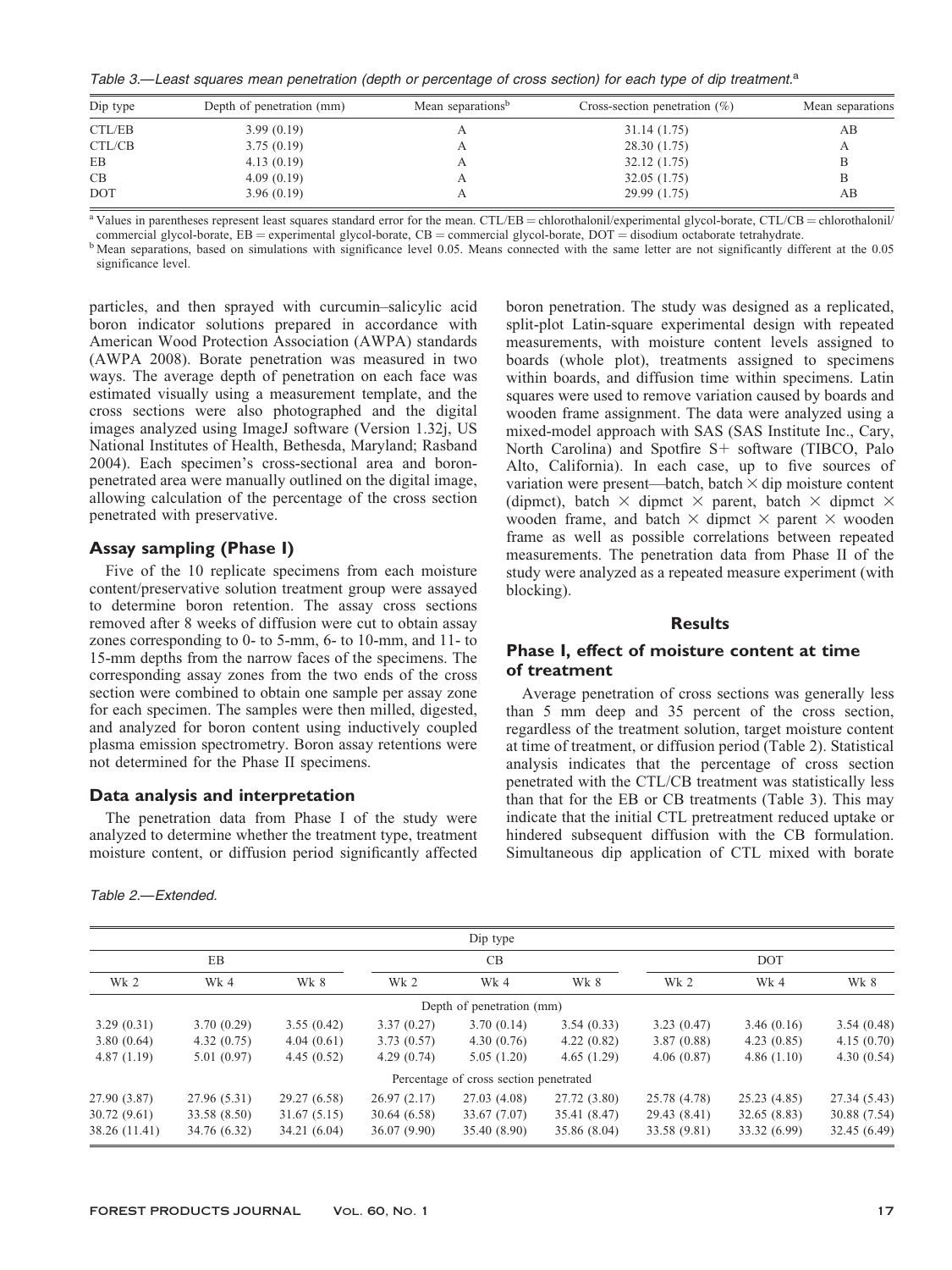

Figure 3.—Relationship between specimen moisture content at time of treatment and percentage of the cross section penetrated after 8 weeks of diffusion.  $CB =$  commercial glycol-borate,  $DOT =$  disodium octaborate tetrahydrate,  $CT \angle EB =$  chlorothalonil/ experimental glycol-borate,  $CTLCB =$ chlorothalonil/commercial glycol-borate,  $EB =$ experimental glycol-borate.

products was not tested. Average depths of penetration were not significantly different based on type of dip treatment. The effect of diffusion period was marginally significant  $(P)$  $(0.0900)$  for the percentage of cross section penetrated, and highly significant ( $P < 0.0001$ ) for depth of penetration. Cross-section penetration based on the initial moisture content factor and the diffusion period factor (weeks) resulted in a significant interaction, apparently caused by a significant difference between 2 and 4 weeks at the 25 percent initial moisture content group. Least squares (LS) mean comparisons of penetration for each moisture content and diffusion period were conducted and revealed that the only significant difference ( $P < 0.05$ ) resulting from initial moisture content was in depth of penetration for the 35 percent (LS mean  $=$  4.79 mm) and 15 percent (LS mean  $=$ 3.50 mm) groups after 4 weeks of diffusion. Initial moisture content did not significantly affect percent cross-section penetration for any diffusion period. The experimental design allowed closer comparison within each moisture content group, and in some cases the diffusion period did have a small, inconsistent but significant effect on the penetration depth and percentage of cross section penetrated.

The lack of a strong relationship between penetration and initial moisture content or diffusion period is somewhat surprising. This lack of relationship appears to be a result of relatively rapid drying of specimens, as well as the wide range of moisture contents within each target moisture content group (Fig. 1). Regardless of moisture content at time of treatment, all specimens had dried to within a range of 10 to 18 percent (average close to 14%) moisture content within 2 weeks of storage in the wooden frames. Thus, there

may have been insufficient moisture for significant further diffusion to occur after 4 or 8 weeks of storage. This rapid drying may not be characteristic of some conditions, such as application of insulation and/or vapor barriers immediately after the framing is sprayed. The effect of initial target moisture content on penetration may have also been obscured by variability in individual specimen moisture content within the 35 and 25 percent moisture content groups (Fig. 1). To further examine the effect of treatment moisture content on penetration, we plotted initial moisture content compared with the percentage of cross section penetrated for individual specimens across all three target moisture content groups at 8 weeks. As shown in Figure 3, there was little relationship between treatment moisture content and penetration for individual specimens, further indicating that rapid drying minimized the effect of initial moisture content.

# Assay retention

Assay retention of Phase I specimens after 8 weeks of diffusion showed that nearly all of the boron remained in the outer 5 mm (Fig. 4). This finding is in agreement with the penetration measurements made on these specimens. Specimens targeted for treatment at 25 percent moisture content appeared to have slightly greater boron concentrations in the outer 5 mm than did specimens targeted for treatment at 15 or 35 percent moisture content, but this effect may be an anomaly. Treatment solution appeared to have little consistent effect on boron concentration, although the CTL/CB dip combination appeared to yield lower boron concentrations in the outer 5 mm. The minimum protective threshold for termite protection with borates has not been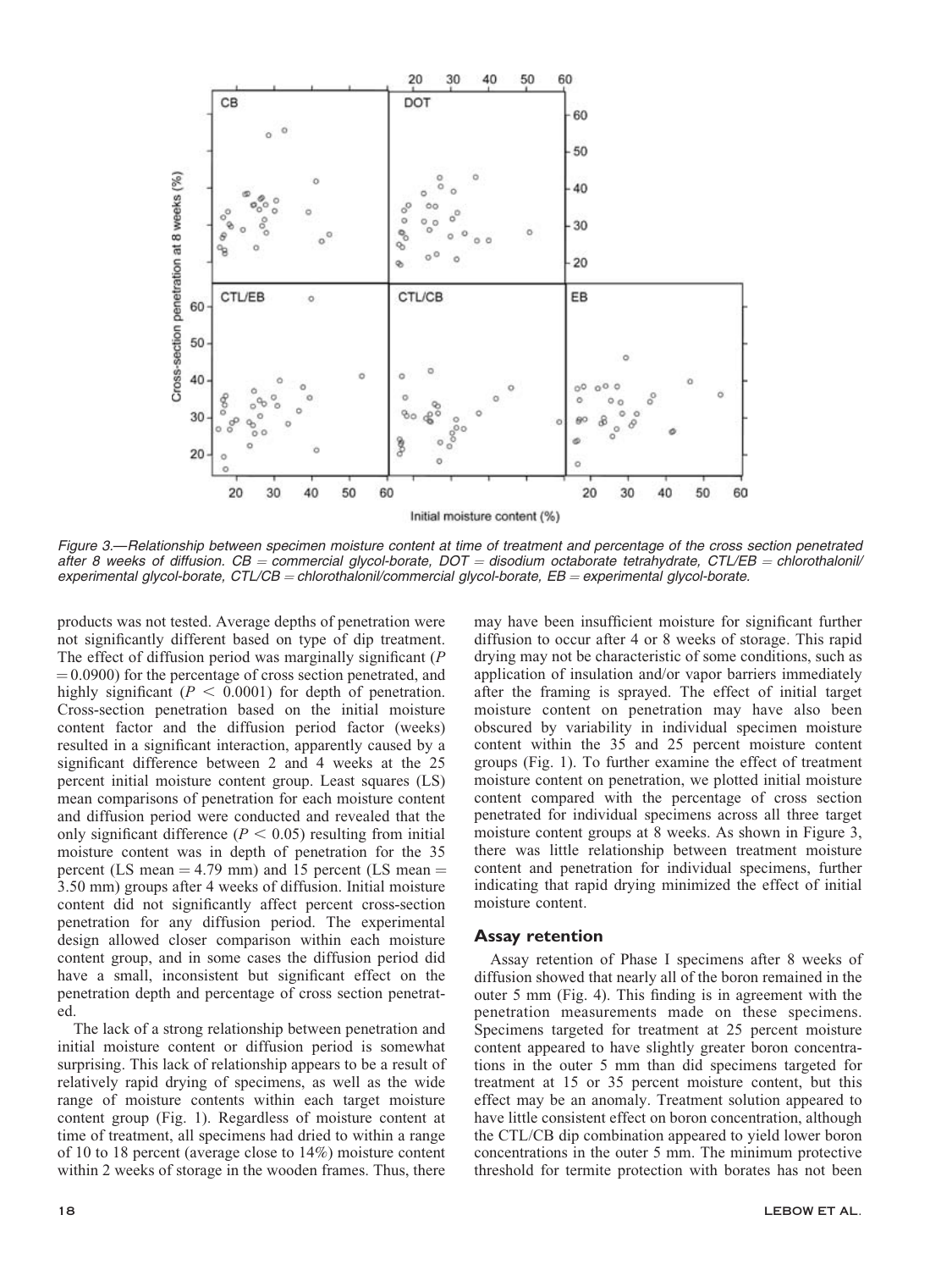

Figure 4.—Boron retention, as  $B_2O_3$ , for each assay zone. Values for the three target moisture contents were averaged. CTL/EB = chlorothalonil/experimental glycol-borate, CTL/CB = chlorothalonil/commercial glycol-borate, CB = commercial glycol-borate, DOT = disodium octaborate tetrahydrate.

precisely established. Previous researchers have reported effective borate (as  $B_2O_3$ ) concentrations ranging from below 0.7 to over 7.0 kg/m<sup>3</sup> (Drysdale 1994, Peters and Fitzgerald 2006). Much of this variability arises from differences in test methods, wood species, and termite species. Laboratory tests generally indicate efficacy of retentions of around 1.4  $\text{kg/m}^3$ , whereas some field tests indicate that higher retentions are needed to ensure protection (Peters and Fitzgerald 2006). With the exception of the CTL/CB treatment combination, borate retentions in this study were generally over 2 kg/m<sup>3</sup> in the outer assay zone (Fig. 4). It is important to note that borate retentions, or at least those near the wood surface, are dependent on the concentration of the treatment solution. In this study, the solution concentrations (15%) were limited by the useful working concentration of powdered DOT in water. The glycol-borate solutions used commercially are typically applied at a concentration 50 percent greater than that used in this study and would be expected to yield much greater borate concentrations on the wood surface.

# Phase II, long-term diffusion at high humidity

Diffusion of boron in the specimens stored at high humidity (90 percent RH) and at  $27^{\circ}$ C (80 $^{\circ}$ F) was greater than that observed for the specimens stored in wooden frames at lower humidity (Phase I; Table 4). This finding is intriguing given that the average moisture content of the specimens at the time of treatment was only 22%, and that the moisture content of the outer portion of the specimens may have initially been lower if a moisture gradient developed during drying. As the diffusion period progressed, average moisture contents stabilized in the range of 18.7 to 20.5 percent (Table 4). Diffusion, as measured by either depth of penetration or the percentage of cross section penetrated, increased between 6 and 13 weeks and between 13 and 26 weeks (Fig. 5), even though the specimens' moisture contents had equilibrated by 13 weeks. Statistical analysis also indicated that both depth of penetration and percentage of cross section penetrated were significantly greater at 26 weeks than at 13 weeks, and that penetration at 13 weeks was greater than at 6 weeks (with  $P < 0.01$ ). This indicates that the diffusion was not solely attributable to moisture supplied during dipping and that diffusion proceeds steadily in wood that has equilibrated to 20 percent moisture content.

The finding of boron diffusion at 20 percent moisture content conflicts with the assumption that transport is dependent on the presence of free water within the cell lumens (Becker, 1976) and that diffusion of salts essentially stops when the wood moisture content falls below the fiber

Table 4.—Average depth of penetration, percentage of cross-section penetration, and diffusion moisture content.<sup>a</sup>

| Weeks of<br>diffusion | Depth of penetration (mm) |              |            | Cross section penetrated $(\% )$ |              |              | MC after diffusion period $(\%)$ |             |             |
|-----------------------|---------------------------|--------------|------------|----------------------------------|--------------|--------------|----------------------------------|-------------|-------------|
|                       | ЕB                        | CВ           | <b>DOT</b> | ΕB                               | СB           | <b>DOT</b>   | ЕB                               | СB          | DOT         |
| $\circ$               | 5.75(0.76)                | 5.63(0.34)   | 5.68(0.46) | 47.07 (4.95)                     | 44.70 (2.63) | 43.15(2.93)  | 19.03(0.29)                      | 18.82(0.35) | 18.65(0.26) |
| 13                    | 7.47 (0.80)               | 7.67(0.86)   | 7.88(0.52) | 52.74 (4.37)                     | 54.60 (4.13) | 52.01 (4.22) | 20.46(0.53)                      | 19.91(0.71) | 20.36(0.21) |
| 26                    | 11.70(1.26)               | 11.61 (1.12) | 1.38(1.13) | 74.76 (4.75)                     | 71.58 (3.86) | 74.30 (6.14) | 20.28(0.58)                      | 19.89(0.34) | 20.05(0.40) |

<sup>a</sup> Values in parentheses represent 1 standard deviation. MC = moisture content, EB = experimental glycol-borate, CB = commercial glycol-borate, DOT = disodium octaborate tetrahydrate.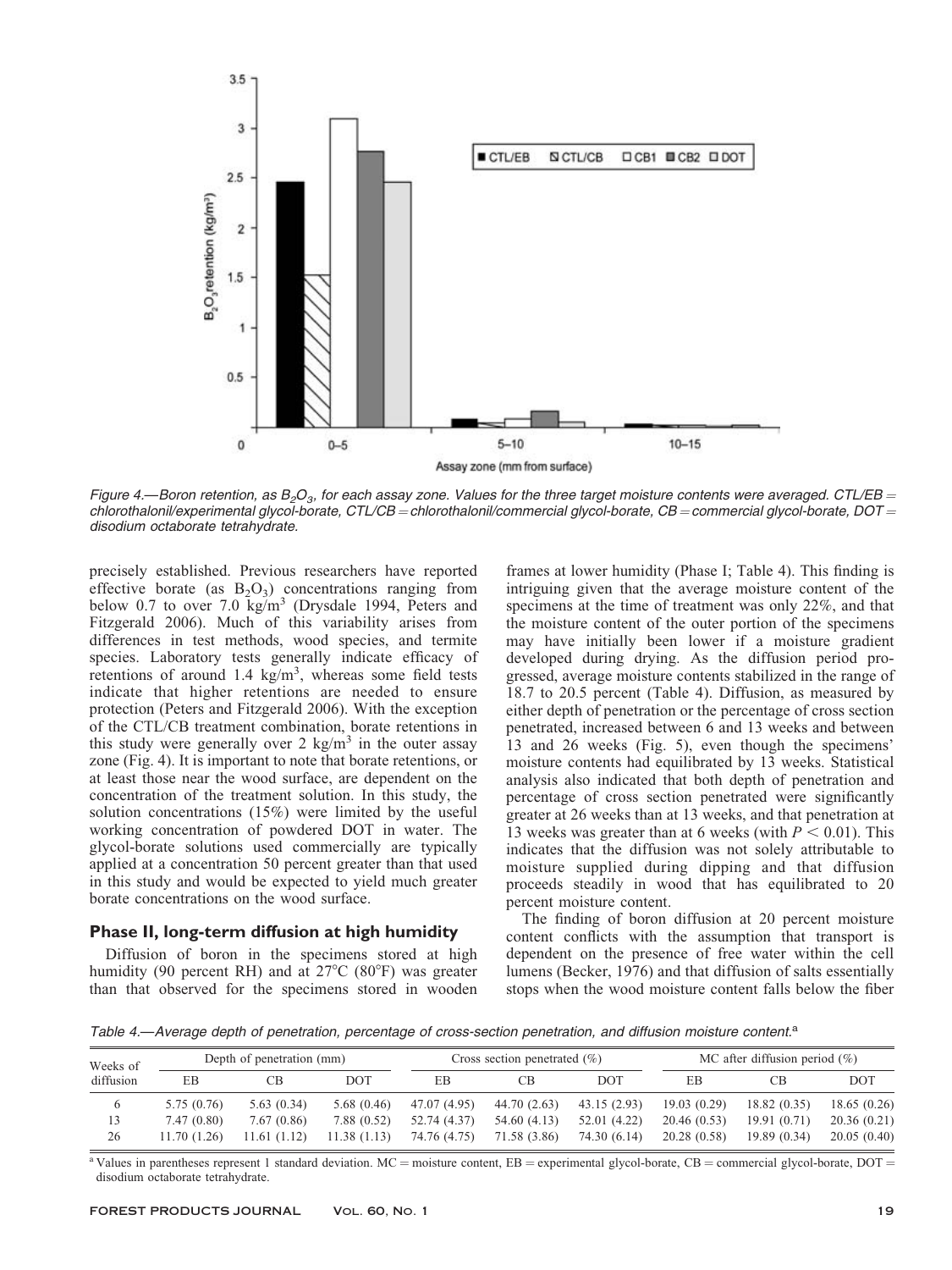

Figure 5.—Depth of penetration (A) and percentage of cross section penetrated (B) vs. weeks of diffusion for specimens cut from each parent board. EB = experimental glycol-borate,  $CB =$  commercial glycol-borate,  $DOT =$  disodium octaborate tetrahydrate.

saturation point. This study did not attempt to discern the mechanism of boron movement at 20 percent moisture content, but the finding suggests that some portion of water within the wood structure remains in the liquid phase. As noted by Siau (1995), the term fiber saturation point is misleading, because both free and bound water are present over a range of moisture contents below this point. Mass movement of bound water through the cell structure has also been discussed as a mechanism of moisture movement below the fiber saturation point (Choong 1963). Morrell and Freitag (1995) also observed borate diffusion in wood with 20 percent moisture content, although in that study additional moisture was provided because the borate solutions were added to shallow wells machined into the wood. Schoeman et al. (1998) reported 6 mm of boron penetration in southern pine specimens dipped in a 5 percent DOT solution and maintained in conditions that produced approximately 25 percent moisture content. Based on specimens exposed in other conditions, they concluded that some diffusion could occur at wood moisture contents as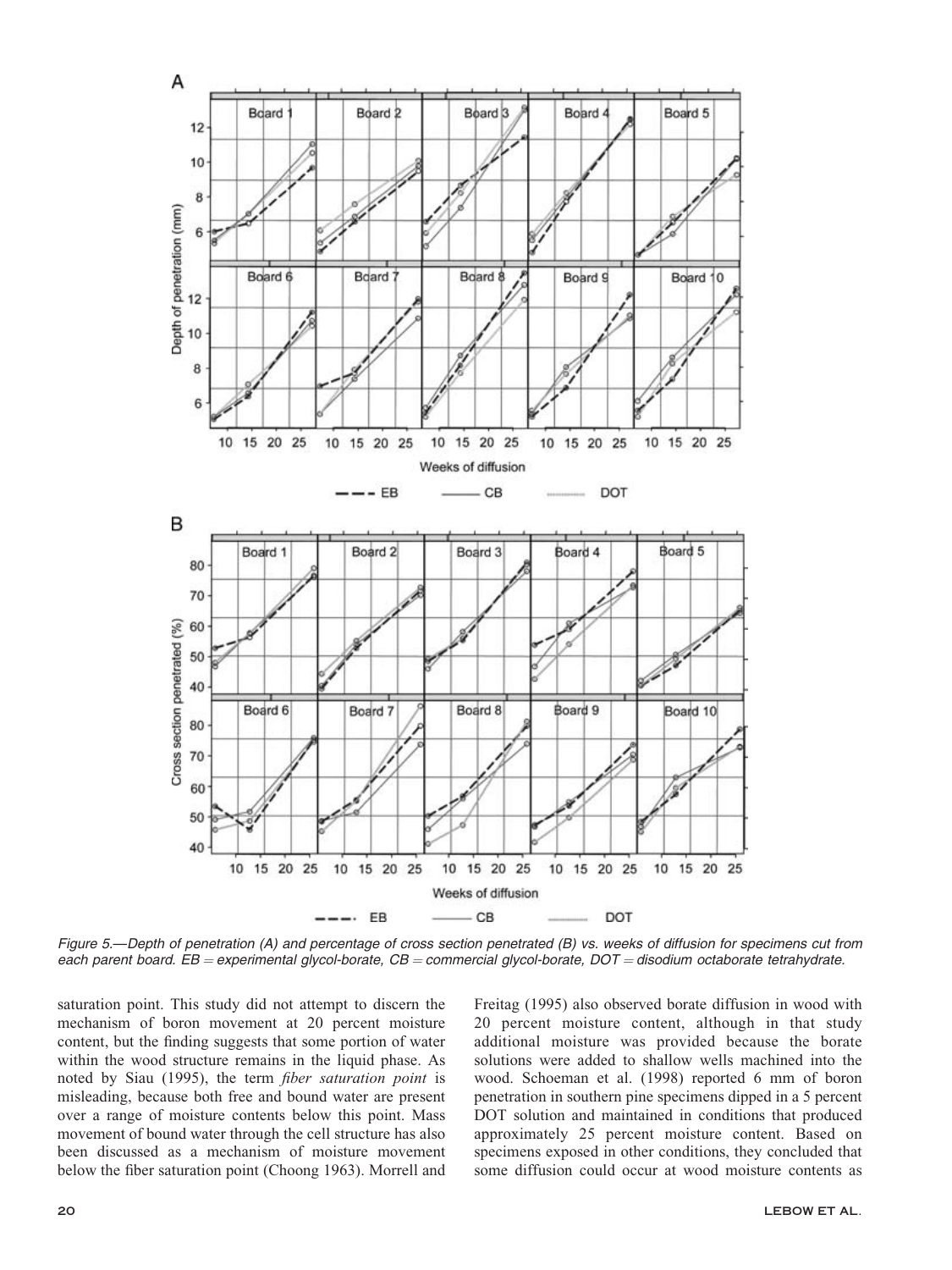low as 15 percent. In a study of the use of coatings to minimize boron depletion from treated wood exposed outdoors, researchers concluded that boron diffusion, and thus depletion, occurred at moisture contents below 20 percent (Peylo and Willeitner 1995).

No significant difference in extent of penetration was observed among the three types of borate solutions. The characteristics of the parent board from which the specimens were cut did influence borate diffusion, demonstrating the importance of end-matching specimens when making these types of comparisons (Fig. 5).

#### **Discussion**

The results of the Phase I and Phase II studies highlight the importance of moisture content in potential boron diffusion for topically applied treatments of framing lumber. Based on this study, it appears that the equilibrium moisture conditions within the structure may have a larger influence on boron diffusion than the moisture content of the wood at the time of treatment. Although boron penetration is likely to be minimal under the conditions used in Phase I of this study (relatively low borate concentrations and rapid drying conditions), the results of Phase II demonstrate that substantial boron diffusion can occur in a higher humidity environment. Glycol-borate applications for structural protection more typically use higher borate concentrations (23% DOT), which potentially drive the borate penetration. In addition, the higher borate concentration is accompanied by higher glycol levels. Glycol has been reported to assist borate penetration in wood at moisture contents near the fiber saturation point (Edlund et al. 1983), although this effect can be variable (Freitag and Morrell 2002). A recent review of moisture contents for in-service wood-frame buildings indicates that most members in most structures have moisture contents below 20 percent (Glass and TenWolde 2007). However, studies have reported moisture contents in excess of 20 percent and even 30 percent in some members at certain times of the year. One example is the vented crawlspaces of air-conditioned homes in warm, humid climates, where the temperature of the floor members can be below the outdoor dew point temperature (Glass and TenWolde 2007). It is unclear how often these highmoisture situations might occur, and they certainly would not represent desirable conditions. Less information is available on the moisture content of building components during and in the first few months after construction, although a study conducted in Canada found that the moisture content of framing lumber was often over 19 percent immediately prior to the installation of insulation, vapor retarders, and drywall (Garrahan et al. 1991). Framing members installed at moisture contents above 19 percent may be slow to dry under conditions of high humidity.

The importance of borate penetration in providing protection of framing members is less clear for termites than for fungi, because there have been few reports of termite damage in structures topically treated with borates, despite their application under a wide range of conditions. While the nearly ubiquitous presence of airborne fungal spores ensures contact with exposed wood surfaces, it is less likely that foraging termites will encounter small breaks in the treated shell within a much larger surface treated with high concentrations of borates. Although borate treatments are considered to be nonrepellent, there is evidence that foraging subterranean termites will eventually begin to

avoid areas where borate-treated wood is present (Campora and Grace 2007).

# **Conclusions**

Average penetration of boron in specimens placed into simulated wall units following treatment was generally less than 5 mm regardless of treatment solution, target moisture content at time of treatment, or diffusion period. Assay of boron concentrations also indicated that the boron was concentrated in the outer 5 mm of the wood. Diffusion appears to have been limited by the relatively rapid drying of the specimens, which occurred in the low-humidity environment, even with the restricted airflow within the wooden frames. Little difference in diffusion was observed between the types of dip treatments evaluated in this study, although pretreatment with a moldicide did appear to slightly hinder penetration of one of the glycol-borate solutions. Boron penetration was noticeably greater for treated specimens maintained under higher humidity conditions (equilibrium moisture content  $= 20\%$ ). Such high-humidity conditions may be typical of some applications because conditioned air is not provided during construction. After 6 weeks of diffusion, average boron penetration exceeded 5 mm, and after 26 weeks of diffusion, penetration exceeded 11 mm or over 70 percent of the cross section. The extent of boron diffusion in wood conditioned to 20 percent moisture content indicates that diffusion can occur in wood below the fiber saturation point.

# Acknowledgments

The authors acknowledge Sostram Corporation (Durham, North Carolina) for contributing funding and providing consultation. We also thank Paulie Bocanegra for her assistance in sample preparation and Dan Foster for his assistance in boron analysis.

# Literature Cited

- American Wood Protection Association (AWPA). 2008. Standard methods for determining penetration of preservatives and fire retardants. Standard A3-00. In: AWPA Book of Standards. AWPA, Birmingham, Alabama. pp. 186–191.
- Baker, C., C. Wilson, S. M. McFarling, and P. I. Morris. 2001. Pressure treatment of Canadian SPF with heated borate solutions. Proc. Can. Wood Preserv. Assoc. 21:69–78.
- Barnes, H. M., J. R. W. Landers, and L. H. Williams. 1993. Thermal treatment of southern pine timbers with borates. Forest Prod. J. 43(3): 31–34.
- Becker, G. 1976. Treatment of wood by diffusion of salts. J. Inst. Wood Sci. 7(4):30–36.
- Burley, J. W. 2008. Surface mold prevention with chlorothalonil/ disodium octaborate tetrahydrate systems. JCT Coatings Tech. 5(2): 28–33.
- Campora, C. E. and J. K. Grace. 2007. Foraging behavior of the formosan subterranean termite (Isoptera: Rhinotermitidae) in response to borate treated wood. IRG/WP 07-10605. International Research Group on Wood Preservation, Stockholm. 13 pp.
- Choong, E. T. 1963. Movement of moisture through a softwood in the hygroscopic range. Forest Prod. J. 13(11):489–498.
- Drysdale, J. A. 1994. Boron treatments for the preservation of wood—A review of efficacy data for fungi and termites. IRG/WP 94-30037. International Research Group on Wood Preservation, Stockholm. 21 pp.
- Edlund, M. L., B. Henningson, A. Kaarik, and P. E. Dicker. 1983. A chemical and mycological evaluation of fused borate rods and a boron/ glycol solution for remedial treatment of window joinery. IRG/WP/ 3225. International Research Group on Wood Preservation, Stockholm. 36 pp.